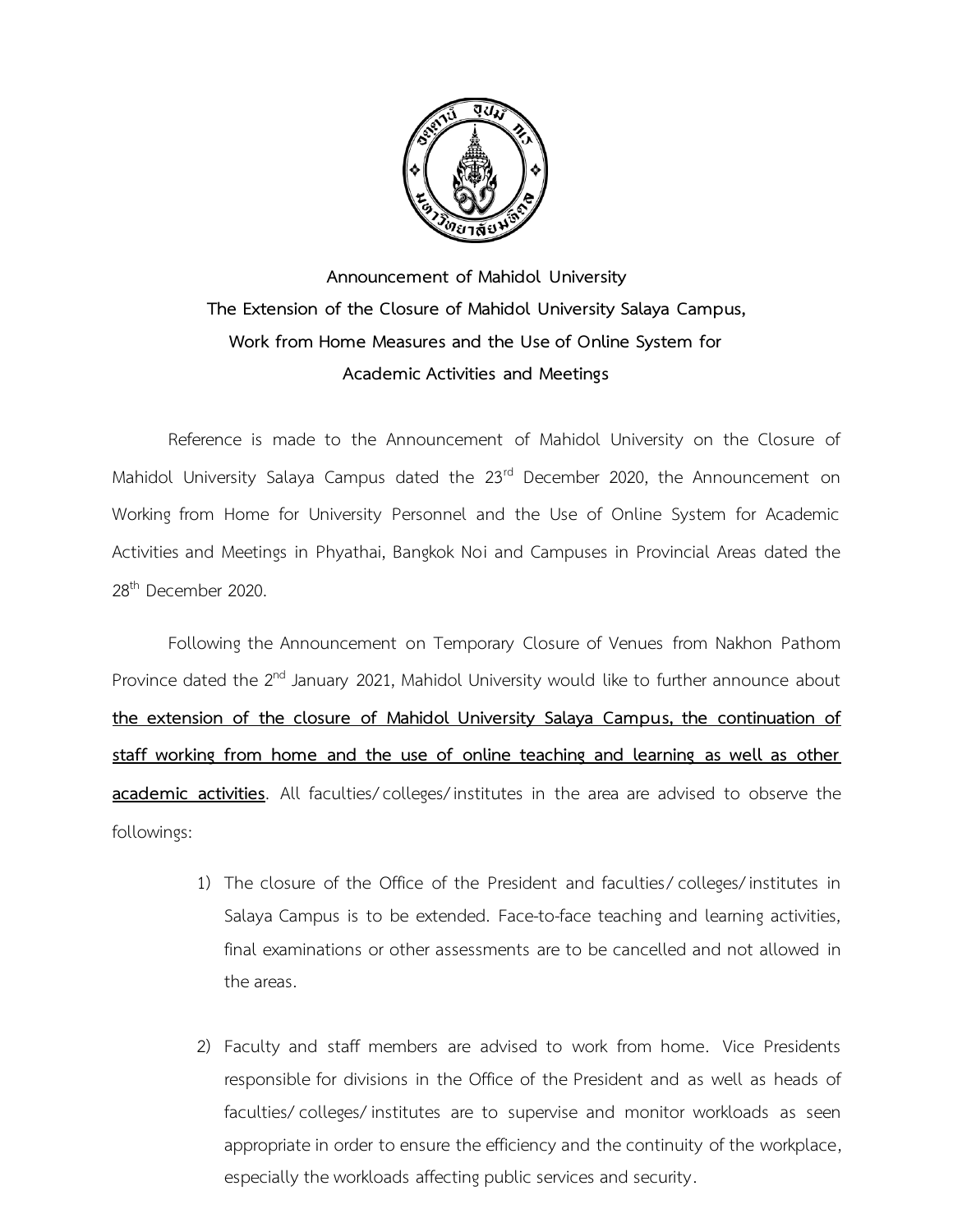3) All Teaching and learning, final examinations or assessments, other academic activities, university or faculty meetings in Salaya Campus are to be convened using the online system. If there is any case needed special attention, heads of the faculties/ colleges/ institutes are to advise staff and students as seen appropriate and keep the President informed accordingly.

This announcement enters into effect starting from this date on until the 31<sup>st</sup> January 2021.

.

Announced on the 2<sup>nd</sup> January 2021

B. Malini

 (Prof. Banchong Mahaisavariya, M.D.) President, Mahidol University